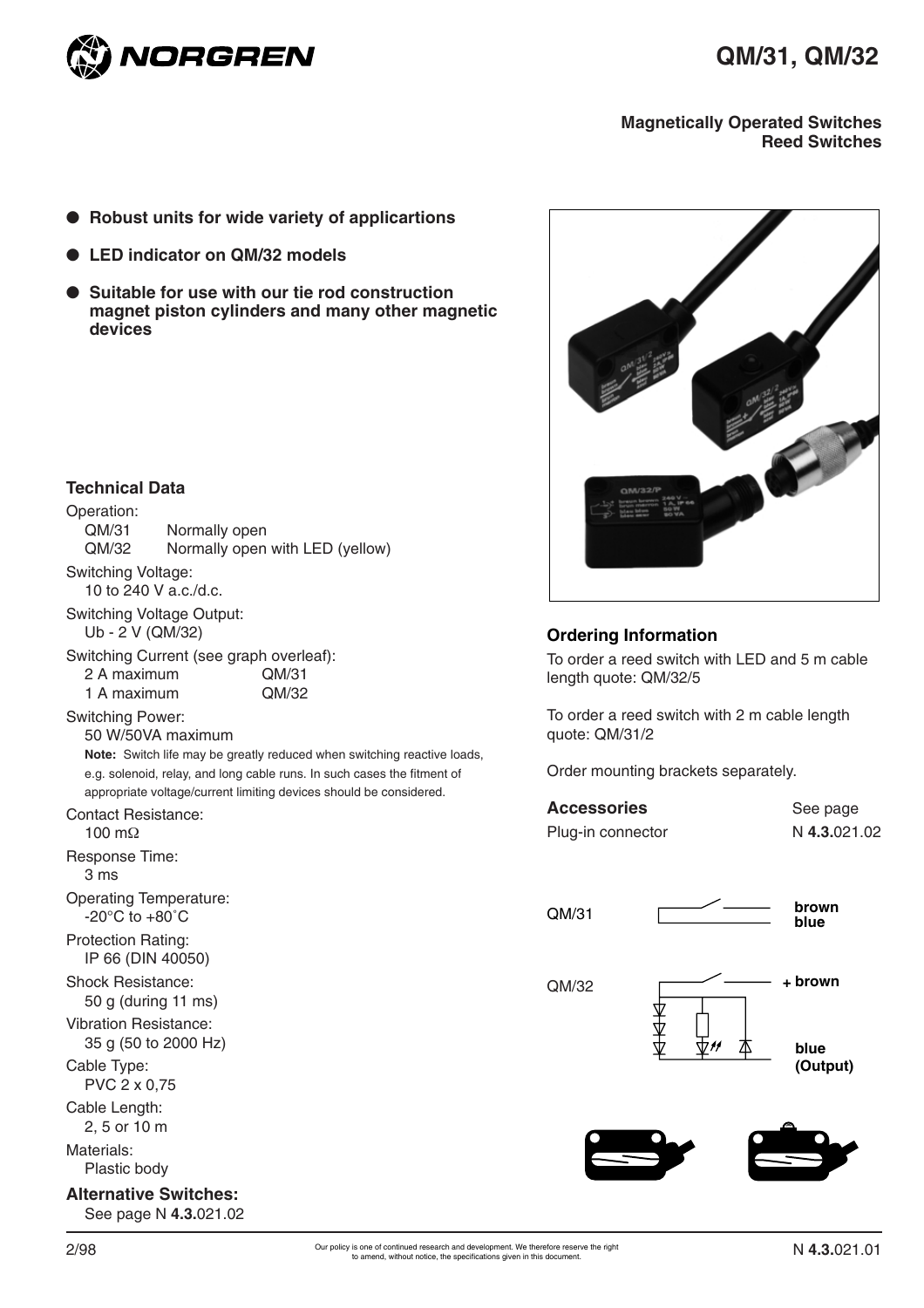#### **Alternative Switches**

| Symbol        | Switches (without LED) | Symbol                  | Switches (with LED) | <b>Description</b>                                                  |
|---------------|------------------------|-------------------------|---------------------|---------------------------------------------------------------------|
|               | TQM/31/*               |                         |                     | High temperature (+150 $^{\circ}$ C), silicone cable 2 x 0,75       |
|               |                        |                         |                     | $(2, 5 \text{ or } 10 \text{ m length})$                            |
|               |                        |                         |                     |                                                                     |
| brown<br>blue |                        |                         |                     |                                                                     |
|               |                        |                         |                     |                                                                     |
|               |                        | $\rightarrow$ $+$ brown | QM/32/P             | Plug in connector, cable see below                                  |
|               |                        | Д                       |                     |                                                                     |
|               |                        | €                       |                     |                                                                     |
|               |                        | 出<br>blue               |                     |                                                                     |
|               |                        | (Output)                |                     |                                                                     |
|               | $OM/31/C/*$            |                         |                     | Changeover, PVC cable 3 x 0,5 (5 m length)                          |
|               |                        |                         |                     | switching voltage 10 to 110 V a.c./175 V d.c.,                      |
| black         |                        |                         |                     | switching current 250 mA (see graph), switching power               |
| blue<br>brown |                        |                         |                     | 5W/ 5 VA, response time 0,7 ms, contact resistance 100 m $\Omega$ , |
|               |                        |                         |                     | vibration resistance 20 q (during 11 ms)                            |

\* Insert cable length

# **Weights for Swiches and Plug-in Connector Cables**

|         |             |            | <b>Plug-in Connector Cables</b> |       |  |  |  |
|---------|-------------|------------|---------------------------------|-------|--|--|--|
| Model   | Weight (kg) | Model      | Weight (kg)<br>Outer cover      |       |  |  |  |
| QM/31/2 | 0,102       | M/P34692/* | <b>PVC</b>                      | 0,182 |  |  |  |
| QM/32/2 | 0,108       | M/P34594/* | Polyurethane                    | 0,182 |  |  |  |
| QM/32/P | 0,015       |            |                                 |       |  |  |  |

#### **Basic Dimensions QM/31 QM/32 QM/32/P**

**16**





**30**

**35 27**



# **15 30**



#### **Warning**

**20**

**15**

**X**

These products are intended for use in industrial control systems only. Do not use these products where voltage, current and temperatures can exceed those listed under **'Technical Data'.**

Before using these products for non-industrial applications, lifesupport systems, or other applications not within published specifications, consult NORGREN.

Through misuse, age, or malfunction, components used in control systems can fail in various modes.



The system designer is warned to consider the failure modes of all component parts used in control systems and to provide adequate safeguards to prevent personal injury or damage to equipment in the event of such failure.

 **3 4**

**5,8**

**System designers must provide a warning to end users in the system instructional manual if protection against a failure mode cannot be adequately provided.**

System designers and end users are cautioned to review specific warnings found in instruction sheets packed and shipped with these products.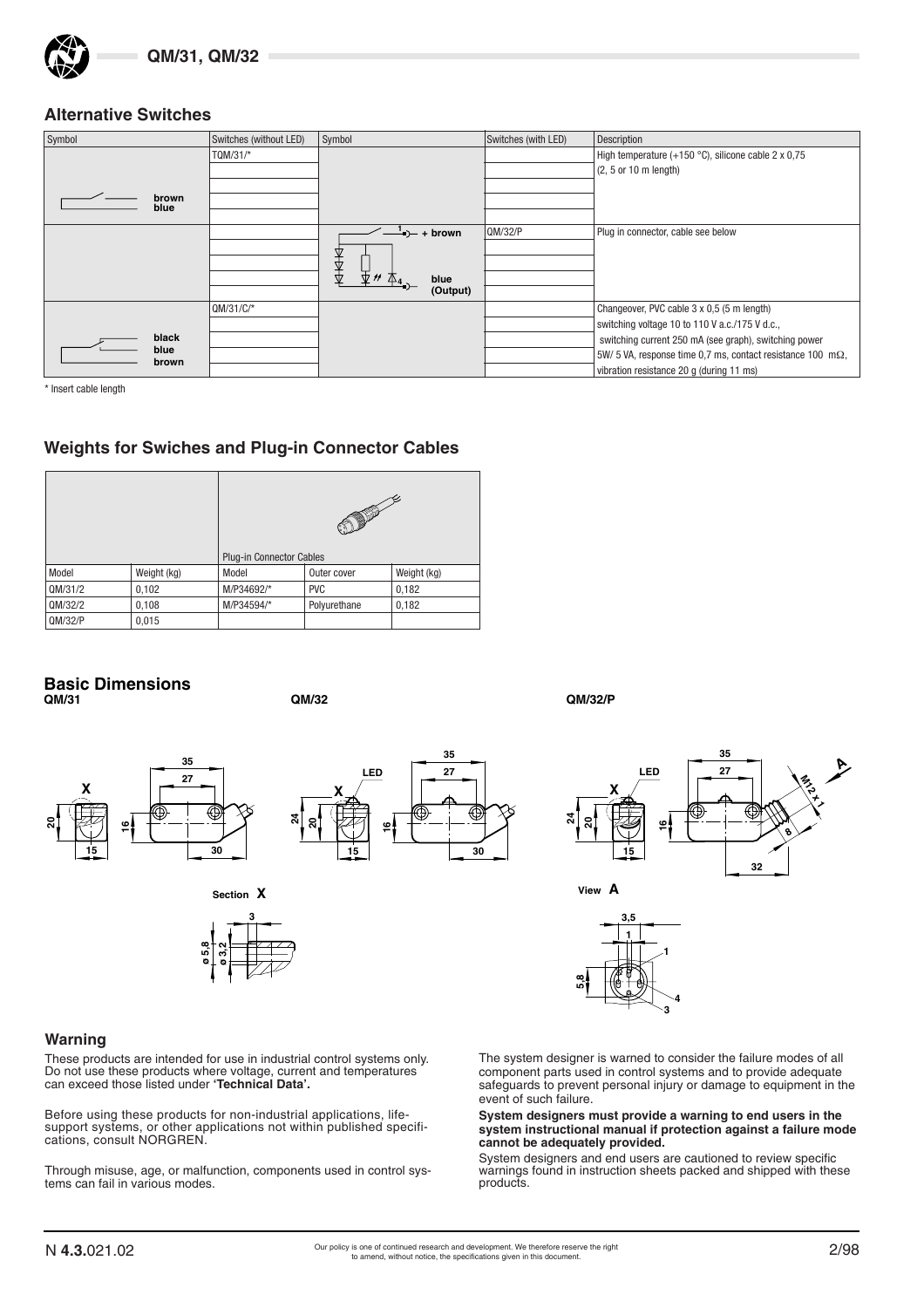# **Switching current and switching voltage**









**QM/32**

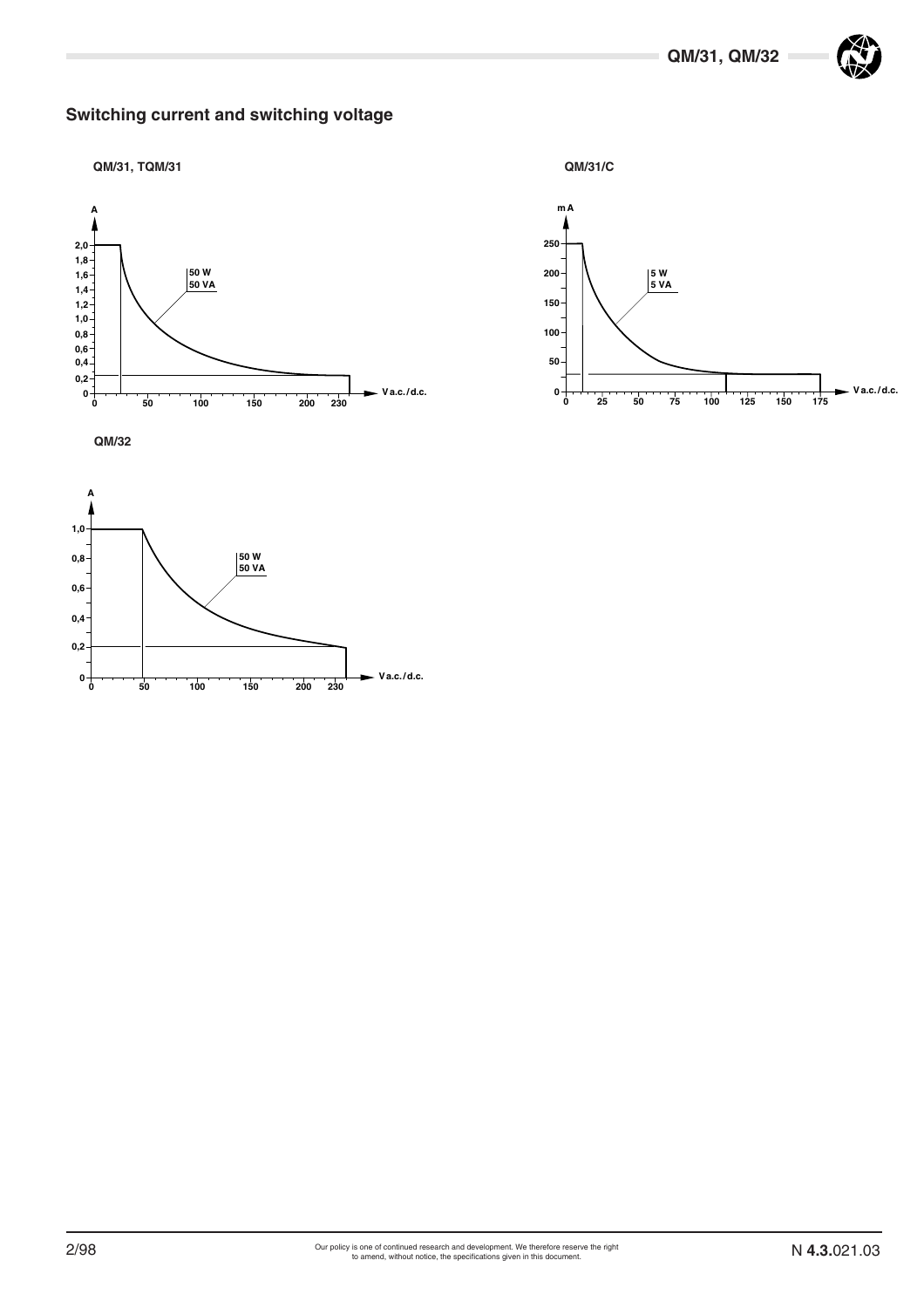

#### **Magnetically Operated Switches Solid State**

- **LED** indicator as standard
- **Suitable for use with our tie rod construction magnet piston cylinders and many other magnetic devices**
- **Simple, reliable switching with very fast response time**
- **Particulary suited for use where high levels of vibration are present**



## **Technical Data**

Operation: PNP open collector output with LED (yellow) Switching Voltage (Ub): 10 to 30 V d.c. Switching Voltage Output: Ub - 2 V Inducted Voltage: 2 V Switching Current (see graph overleaf): 200 mA maximum Quiescent Current Consumption: 15 mA Switching Power: 6 W maximum. Response Time: 0,2 ms Operating Frequency: 1 kHz Operating Temperature: -20°C to +80˚C Protection Rating: IP 66 (DIN 40050) Cable Type: PVC 3 x 0,5 Cable Length: 2 or 5 m Materials: Plastic body **Alternative Switches:** See page N **4.3.**025.02

#### **Ordering Information**

To order a solid state (PNP) with 5 m cable length quote: QM/132/5

Order mounting brackets separately.

Accessories See page Plug-in connector N **4.3.**025.02



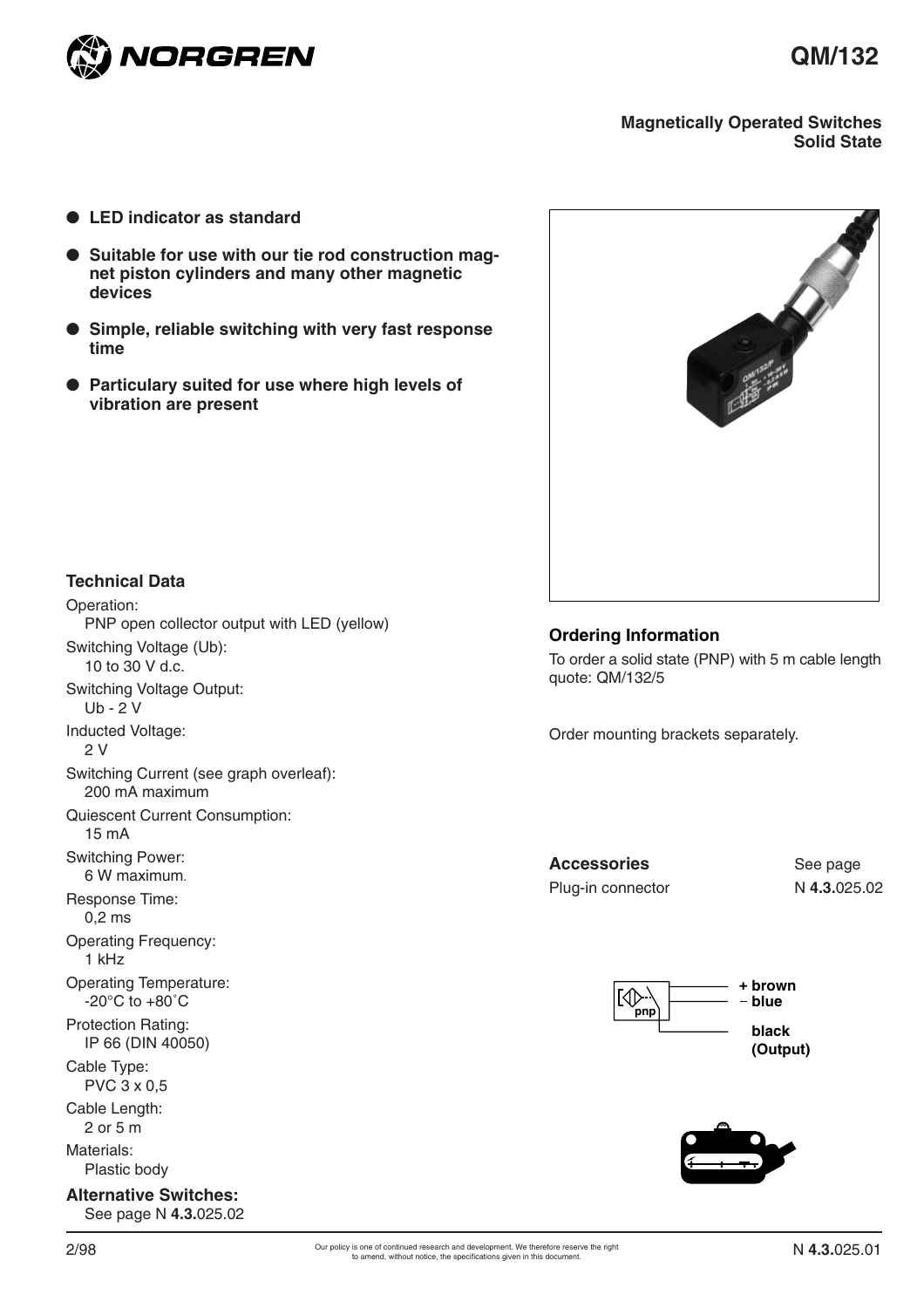

#### **Alternative Switches**

| Symbol                                         | Switches (with LED) | Description                                                         |
|------------------------------------------------|---------------------|---------------------------------------------------------------------|
| + brown                                        | QM/132/*/PU         | Very flexible polyurethane cable 3 x 0,34 (5 m length)              |
| $\left[\bigoplus_{\text{pnp}}\right]$<br>blue  |                     |                                                                     |
| black                                          |                     |                                                                     |
| (Output)                                       |                     |                                                                     |
| brown .<br>$3\leq$                             | 0M/132/P            | Plug-in connector, cable see below                                  |
| $\left[\bigotimes_{\text{pnp}}\right]$<br>blue |                     |                                                                     |
| black                                          |                     |                                                                     |
| (Output)                                       |                     |                                                                     |
| + brown                                        | QM/132/E/*          | Pulse strecher (50 to 60 mm length), PVC cable 3 x 0,5 (5 m length) |
| $\frac{1}{\frac{p}{p}}$<br>- blue              |                     |                                                                     |
| black                                          |                     |                                                                     |
| (Output)                                       |                     |                                                                     |

\* Insert cable length

#### **Weights for Swiches and Plug-in Connector Cables**

|          |             | <b>Plug-in Connector Cables</b>     |              |       |  |  |
|----------|-------------|-------------------------------------|--------------|-------|--|--|
| Model    | Weight (kg) | Weight (kg)<br>Model<br>Outer cover |              |       |  |  |
| QM/132/2 | 0,102       | M/P34692/*<br><b>PVC</b><br>0,182   |              |       |  |  |
| QM/132/P | 0,015       | M/P34594/*                          | Polyurethane | 0,182 |  |  |

#### **Basic Dimensions**



# Switching current and switching voltage **Temperature curve** Temperature curve

**3**



#### **Warning**

These products are intended for use in industrial control systems only. Do not use these products where voltage, current and temperatures can exceed those listed under **'Technical Data'.**

Before using these products for non-industrial applications, lifesupport systems, or other applications not within published specifications, consult NORGREN.

Through misuse, age, or malfunction, components used in control systems can fail in various modes.





The system designer is warned to consider the failure modes of all component parts used in control systems and to provide adequate safeguards to prevent personal injury or damage to equipment in the event of such failure.

**System designers must provide a warning to end users in the system instructional manual if protection against a failure mode cannot be adequately provided.**

System designers and end users are cautioned to review specific warnings found in instruction sheets packed and shipped with these products.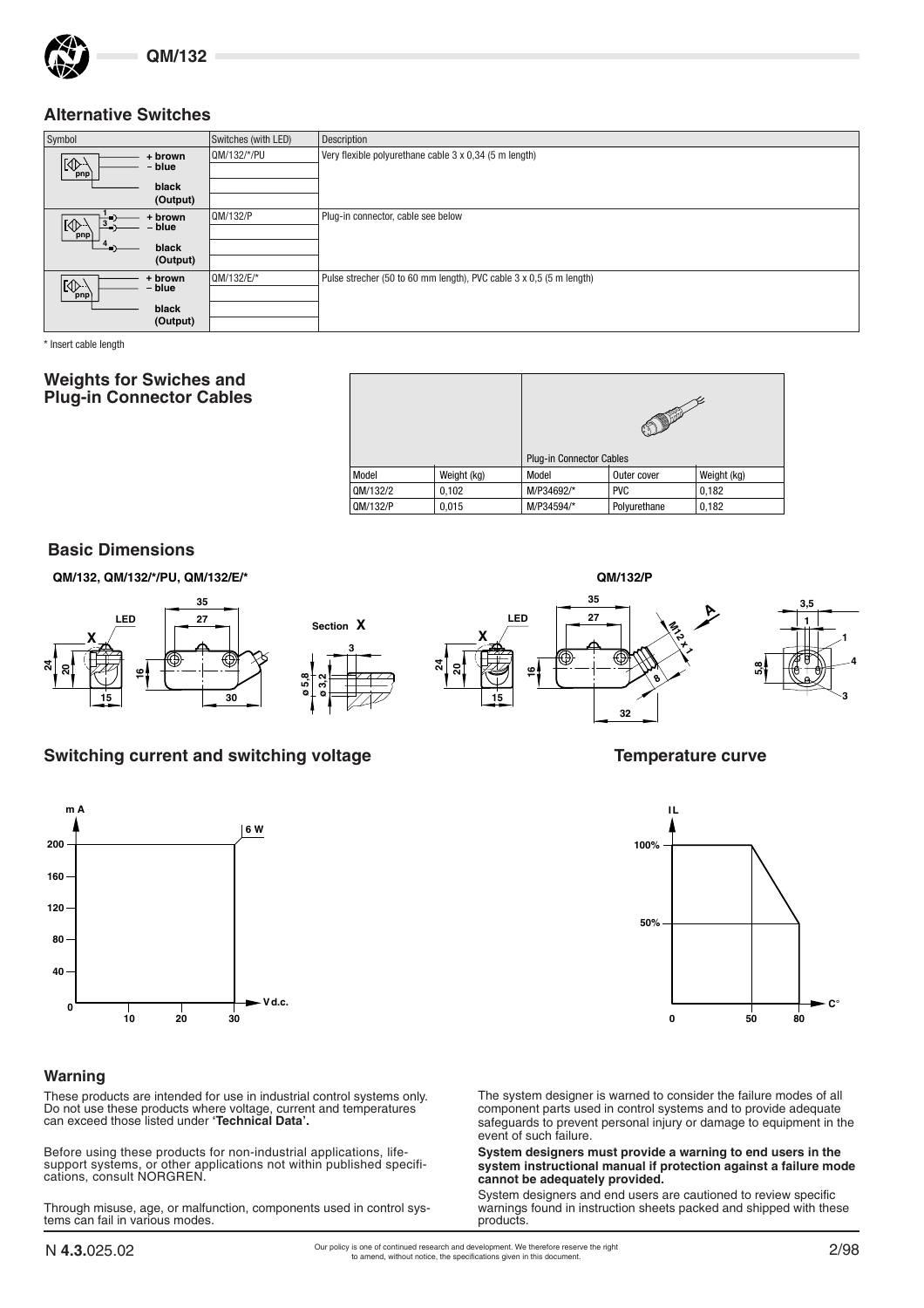

#### **Magnetically Operated Switches Reed Switches**

- **Very neat, compact, cylindrical units**
- LED indicator on QM/34 models
- **Suitable for use with our ranges of magnet piston cylinders**

## **Technical Data**

| Operation:<br>QM/33<br>Normally open<br>QM/34                                | Normally open with LED (yellow)                                                                                                                                                                                                            |
|------------------------------------------------------------------------------|--------------------------------------------------------------------------------------------------------------------------------------------------------------------------------------------------------------------------------------------|
| <b>Switching Voltage:</b><br>10 to 240 V a.c./d.c. QM/33<br>10 to 30 V d.c.  | OM/34                                                                                                                                                                                                                                      |
| Switching Current (see graph overleaf):<br>1,5 A maximum<br>1 A maximum      | QM/33<br>QM/34                                                                                                                                                                                                                             |
| <b>Switching Power:</b><br>50 W/50 VA maximum<br>25 W maximum                | QM/33<br>QM/34<br>Note: Switch life may be greatly reduced when switching reactive loads,<br>e.g. solenoid, relay, and long cable runs. In such cases the fitment of<br>appropriate voltage/current limiting devices should be considered. |
| Contact Resistance:<br>100 m $\Omega$                                        |                                                                                                                                                                                                                                            |
| Response Time:<br>2 ms<br>$0,5$ ms                                           | QM/33<br>OM/34                                                                                                                                                                                                                             |
| <b>Operating Temperature:</b><br>$-20^{\circ}$ C to $+80^{\circ}$ C          |                                                                                                                                                                                                                                            |
| <b>Protection Rating:</b><br>IP 66 (DIN 40050)                               |                                                                                                                                                                                                                                            |
| Shock Resistance:<br>50 g (during 11 ms)                                     |                                                                                                                                                                                                                                            |
| <b>Vibration Resistance:</b><br>35 g (50 to 2000 Hz)<br>10 g (10 to 2000 Hz) | QM/33<br>QM/34                                                                                                                                                                                                                             |
| Cable Type:<br>PVC 2 x 0,34<br>PVC 3 x 0,34                                  | QM/33<br>OM/34                                                                                                                                                                                                                             |
| Cable Length:<br>2, 5 or 10 m                                                |                                                                                                                                                                                                                                            |
| Materials:<br>Plastic body                                                   |                                                                                                                                                                                                                                            |
| <b>Alternative Switches:</b><br>See page N 4.3.051.02                        |                                                                                                                                                                                                                                            |



#### **Ordering Information**

To order a reed switch with LED and 5 m cable length quote: QM/34/5

To order a reed switch with 2 m cable length quote: QM/33/2

Order mounting brackets separately.

| <b>Accessories</b> | See page     |
|--------------------|--------------|
| Plug-in connector  | N 4.3.051.02 |

QM/33

 **brown blue**







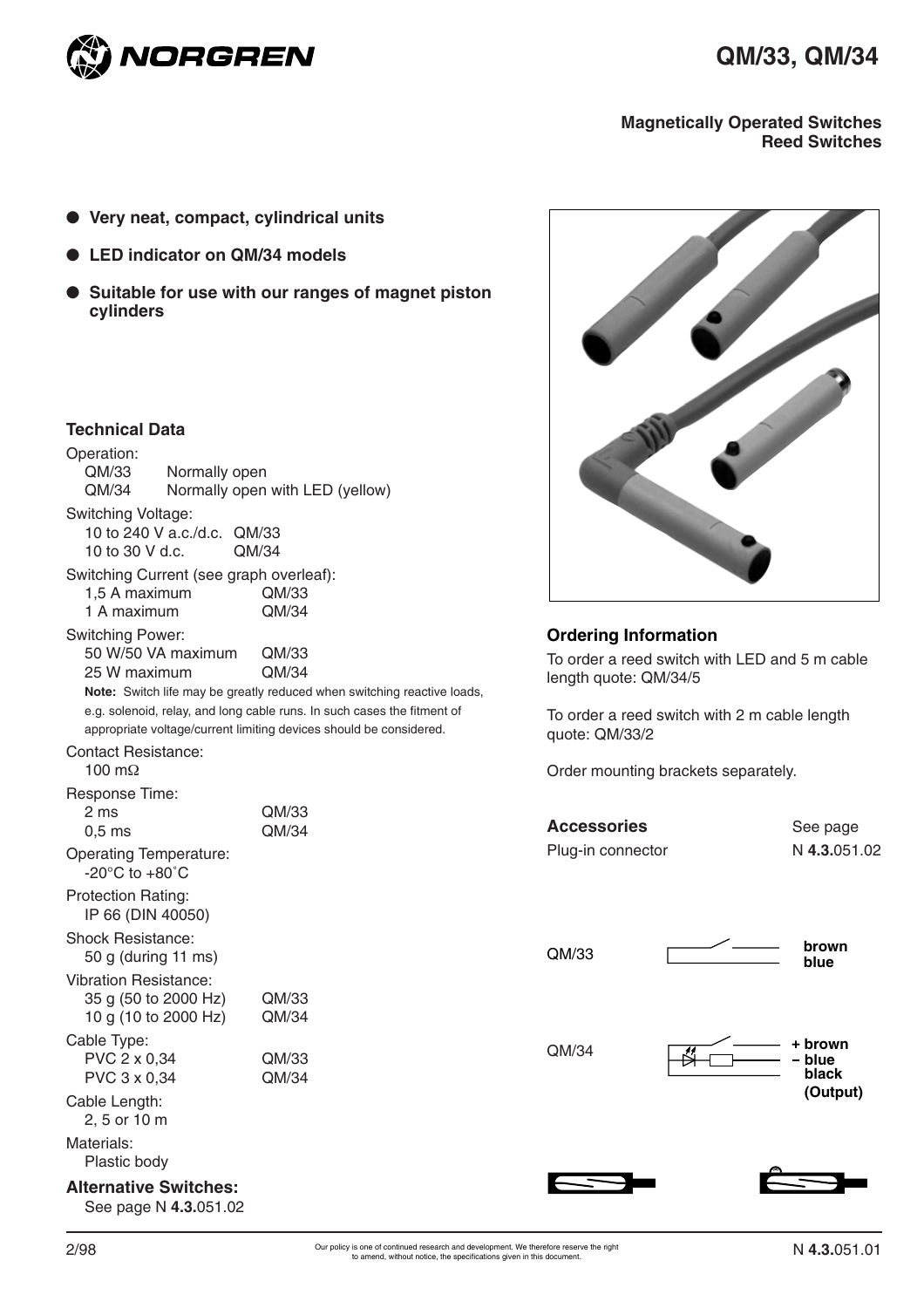## **Alternative Switches**

| Symbol | Switches (without LED) | Symbol         | Switches (with LED) | Description                                                       |
|--------|------------------------|----------------|---------------------|-------------------------------------------------------------------|
|        | TQM/33/*               |                |                     | High temperature (+150 °C), silicone cable 2 x 0,34 (5 m length), |
| brown  |                        |                |                     | switching voltage 10 to 30 V a.c. / 10 to 30 V d.c.               |
| blue   |                        |                |                     |                                                                   |
|        |                        |                |                     |                                                                   |
|        |                        | + brown        | OM/34/P             | Plug in connector, cable see below                                |
|        |                        | blue           |                     |                                                                   |
|        |                        | black          |                     |                                                                   |
|        |                        | (Output        |                     |                                                                   |
| black  | $QM/33/C/*$            |                |                     | Changeover, PVC cable 3 X 0,34 (5 m length), switching voltage    |
| blue   |                        |                |                     | 10 to 110 V a.c./175 V d.c., switching current 250 mA, switching  |
| brown  |                        |                |                     | power 5 W/ 5 VA, response time 0.7 ms, contact resistance         |
|        |                        |                |                     | 100 m $\Omega$ , vibration resistance 20 q (during 11 ms)         |
|        |                        | blue           | QM/34/N'            | Negative output, PVC cable 3 x 0,34 (2 or 5 m length)             |
|        |                        | brown<br>black | QM/34/N/*/PU        | Very flexible polyurethane cable 3 x 0,34 (2 m length)            |
|        |                        | (Output)       |                     |                                                                   |
|        |                        |                |                     |                                                                   |
|        |                        | $t$ brown      | QM/34/S/*           | PVC cable 2 x 0,34 (2, 5 or 10 m length), switching voltage       |
|        |                        | ∦⊻             |                     | 10 to 240 V a.c./d.c., switching current 500 mA,                  |
|        |                        | blue           |                     | switching power 50 W/ 50 VA, response time 2 ms                   |
|        |                        | (Output)       | QM/34/S/*/PU        | Very flexible polyurethane cable 2 x 0,5 (2 m length)             |

\* Insert cable length

#### **Weights for Switches and Plug-in Connector Cables**

|         |             |                          | ≪            |                          |            |              |             |
|---------|-------------|--------------------------|--------------|--------------------------|------------|--------------|-------------|
|         |             | Plug-in Connector Cables |              | Plug-in Connector Cables |            |              |             |
| Model   | Weight (kg) | Model                    | Outer cover  | Weight (kg)              | Model      | Outer cover  | Weight (kg) |
| QM/33/2 | 0,053       | M/P34614/*               | <b>PVC</b>   | 0,150                    | M/P34615/* | <b>PVC</b>   | 0,156       |
| QM/34/2 | 0,066       | M/P34595/*               | Polyurethane | 0,130                    | M/P34596/* | Polyurethane | 0,136       |
| QM/34/P | 0,004       |                          |              |                          |            |              |             |

\* Insert 5 m cable length

#### **Basic Dimensions**

**QM/33 QM/34 QM/34/P**







#### **Warning**

These products are intended for use in industrial control systems only. Do not use these products where voltage, current and temperatures can exceed those listed under **'Technical Data'.**

Before using these products for non-industrial applications, lifesupport systems, or other applications not within published specifications, consult NORGREN.

Through misuse, age, or malfunction, components used in control systems can fail in various modes.

The system designer is warned to consider the failure modes of all component parts used in control systems and to provide adequate safeguards to prevent personal injury or damage to equipment in the event of such failure.

**System designers must provide a warning to end users in the system instructional manual if protection against a failure mode cannot be adequately provided.**

System designers and end users are cautioned to review specific warnings found in instruction sheets packed and shipped with these products.